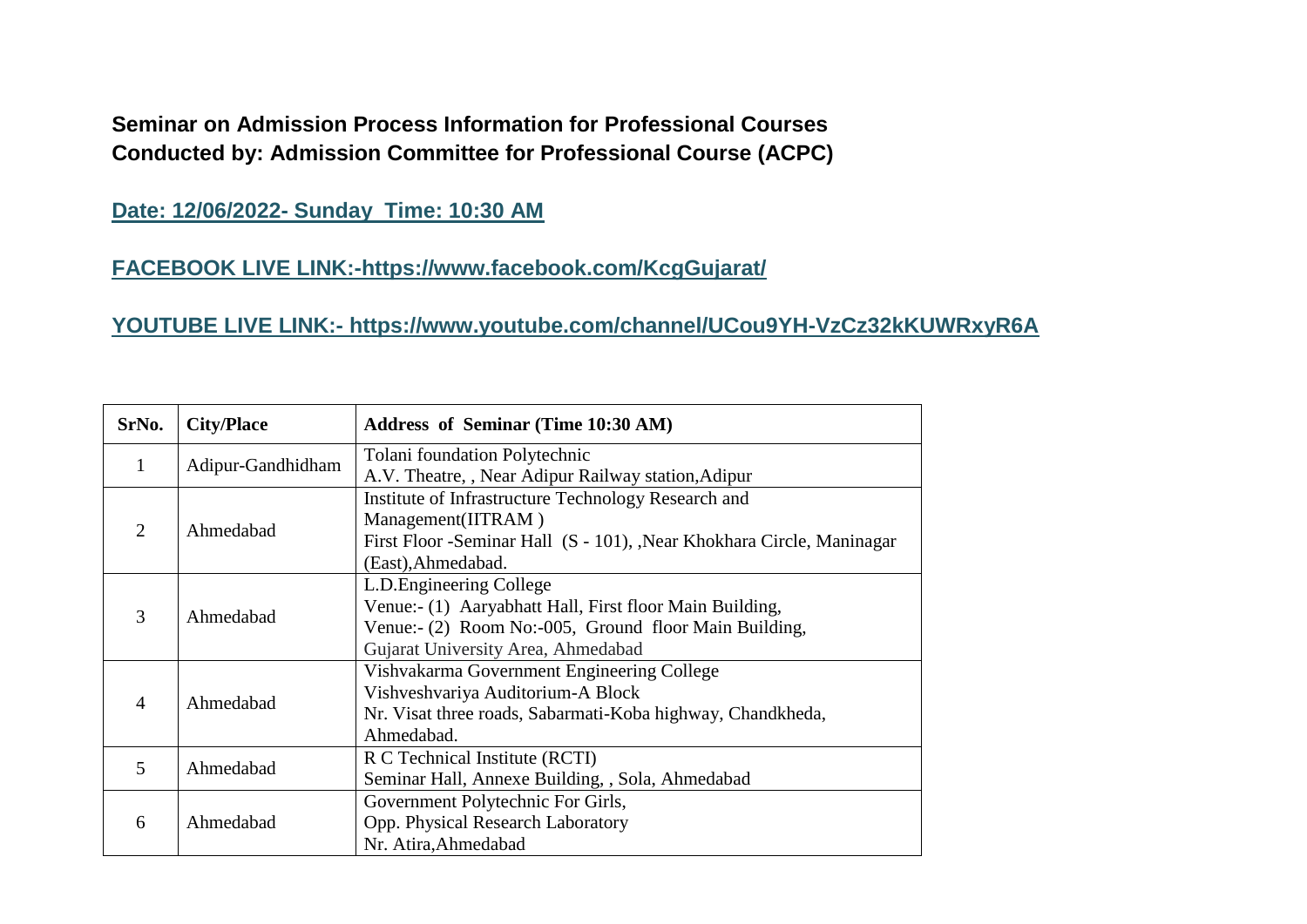| $\overline{7}$ | Ahmedabad      | Government Polytechnic                                             |
|----------------|----------------|--------------------------------------------------------------------|
|                |                | Swami Vivekanada Hall, Near Panjrapole Cross Road, Ahmedabad       |
| 8              | Amreli         | Dr J N Mehta Government Polytechnic                                |
|                |                | Room No:- 108, New Building, , Lathi Road, Amreli                  |
|                | <b>Bharuch</b> | Government Engineering College                                     |
| 9              |                | Seminar Hall, Mechenical Engineering Department                    |
|                |                | Old N.H.-08, OPP. Govt. Guest House, Bholav, Bharuch               |
|                |                | Shantilal Shah Engineering College,                                |
| 10             | Bhavnagar      | Seminar Hall, Admin Building, New Sidsar Campus, Post: Vartej,     |
|                |                | Sidsar, Bhavnagar.                                                 |
|                |                | Government Engineering College,                                    |
| 11             | Bhavnagar      | Hall-121, Admin Building, Near BPTI, Vidyanagar, Bhavnagar.        |
|                |                | Sir Bhavsinh Polytechnic                                           |
| 12             | Bhavnagar      | Room No-15, Ground Floor, SIR BPTI, Opp. D.I.C.,                   |
|                |                | Vidhyanagar, Bhavnagar                                             |
|                |                | Government Polytechnic                                             |
| 13             | Bhuj           | Auditorium Hall , Opp. Hill garden , Airport Road , Bhuj.          |
|                | Chhotaudepur   | Government Polytechnic                                             |
| 14             |                | Assembly Hall, Fatehpura, Chhotaudepur.                            |
| 15             | Dahod          | Government Engineering college                                     |
|                |                | Seminar room- Electrical department, Dahod                         |
|                | Gandhinagar    | Government Engineering College                                     |
| 16             |                | C.V Raman Hall, Building No.1, Near Animal Vaccination Center,     |
|                |                | Sector-28, Gandhinagar                                             |
|                | Gandhinagar    | <b>Government Polytechnics</b>                                     |
| 17             |                | Auditorium Hall first floor, Chemical Department,                  |
|                |                | Opp.Tata Telecom near KH-6 G.I.D.C.Sector 26, Gandhinagar.         |
| 18             | Godhra         | Government Engineering College                                     |
|                |                | Room No:117, Electrical Engineering Department, Village: Nasirpur, |
|                |                | P.O: Govindi, Godhra-Lunawada Road, Godhra.                        |
| 19             | Himatnagar     | Government Polytechnic,                                            |
|                |                | Ghadoda Road, Motipura, Himatnagar.                                |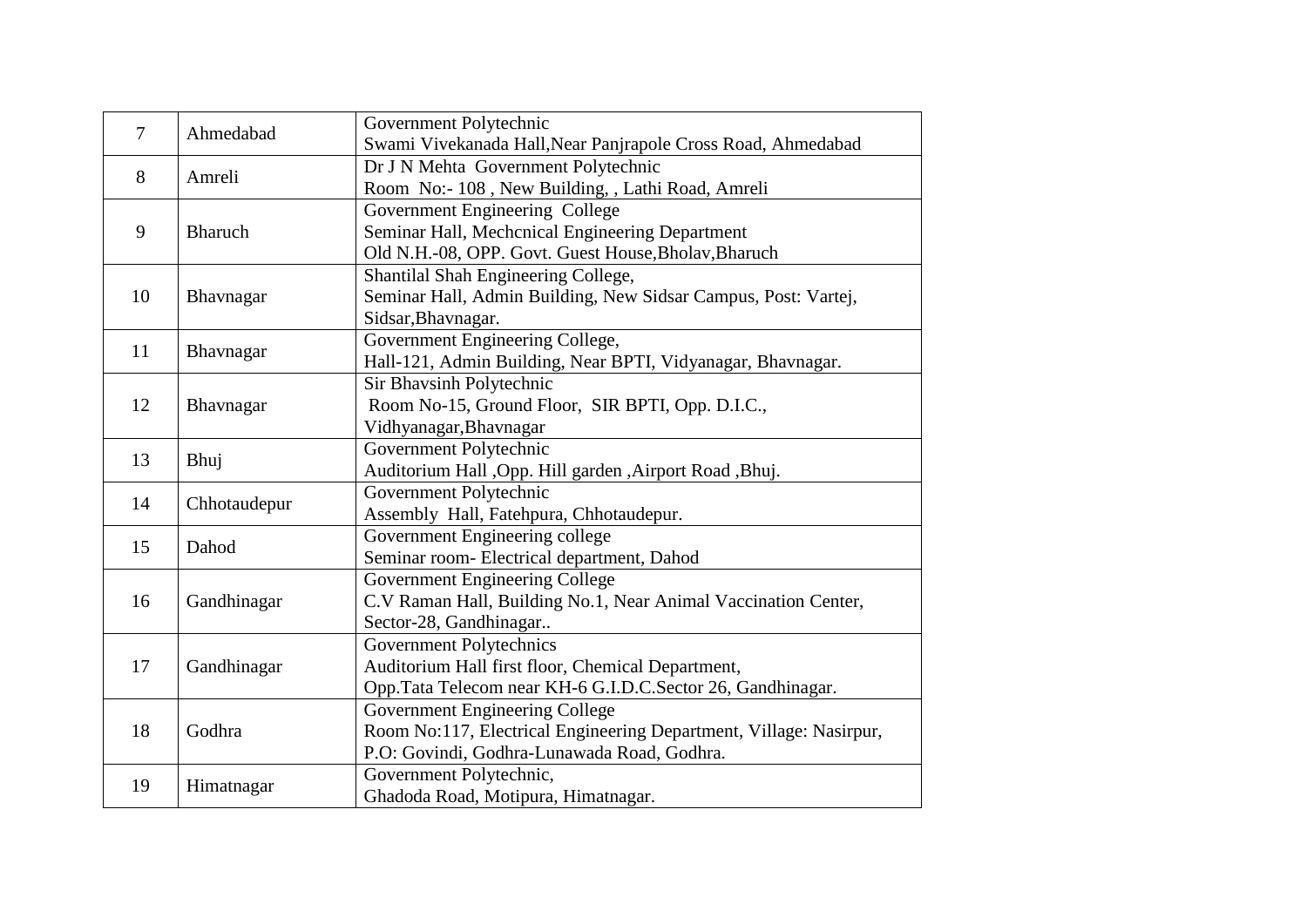| 20 | Jamnagar  | Government Polytechnic-Jamnagar                                       |
|----|-----------|-----------------------------------------------------------------------|
|    |           | Seminar Hall, P.O at Bedi, Valsura Road, Jamnagar.                    |
| 21 | Junagadh  | Government Polytechnic                                                |
|    |           | Library Hall, Khadiya, Bilkha road, Junagadh.                         |
| 22 | Mehsana   | Gujarat Power Engineering And Research Institute                      |
|    |           | Near Toll Booth, Ahmedabad- Mehsana Expressway, At & Po - Mevad.      |
|    |           | Ta & Dist - Mehsana.                                                  |
|    |           | Government Engineering College-Modasa                                 |
| 23 | Modasa    | QEEE Hall, Main Building,,                                            |
|    |           | Modasa- Shamlaji Highway, Modasa.                                     |
| 24 | Morbi     | L.E College(Degree) Morbi                                             |
|    |           | Samakanthe, Morbi-2                                                   |
|    |           | Faculty Of Technology, Dharmsinh Desai University                     |
| 25 | Nadiad    | MMH Hall, Faculty Of Technology, Dharmsinh Desai University           |
|    |           | College Road Nadiad.                                                  |
| 26 | Navsari   | Government Polytechnic                                                |
|    |           | library first floor Village Matwal Taluka Jalalpore district Navsari. |
| 27 | Palanpur  | Government Engineering College                                        |
|    |           | Seminar Hall, Electrical engineering Department, Palanpur.            |
|    |           | K.D.Polytechnic,                                                      |
| 28 | Patan     | CP building. - Patan Near TB chokdi., Patan.                          |
|    |           |                                                                       |
| 29 | Patan     | Government Engineering College-Patan                                  |
|    |           | At&post-Katpur(chansma-patan highway, 1km from rajpur                 |
|    |           | stand)Taluka-Patan                                                    |
| 30 | Porbandar | Government Polytechnic Porbandar,                                     |
|    |           | B-block, seminar room, near jilla seva sadan-1, opposite aerodrome,   |
|    |           | Porbandar                                                             |
| 31 | Rajkot    | Government Polytechnic                                                |
|    |           | Auditorium hall, Rajkot. Bhavnagar Road, Nr. Aji Dam, Rajkot.         |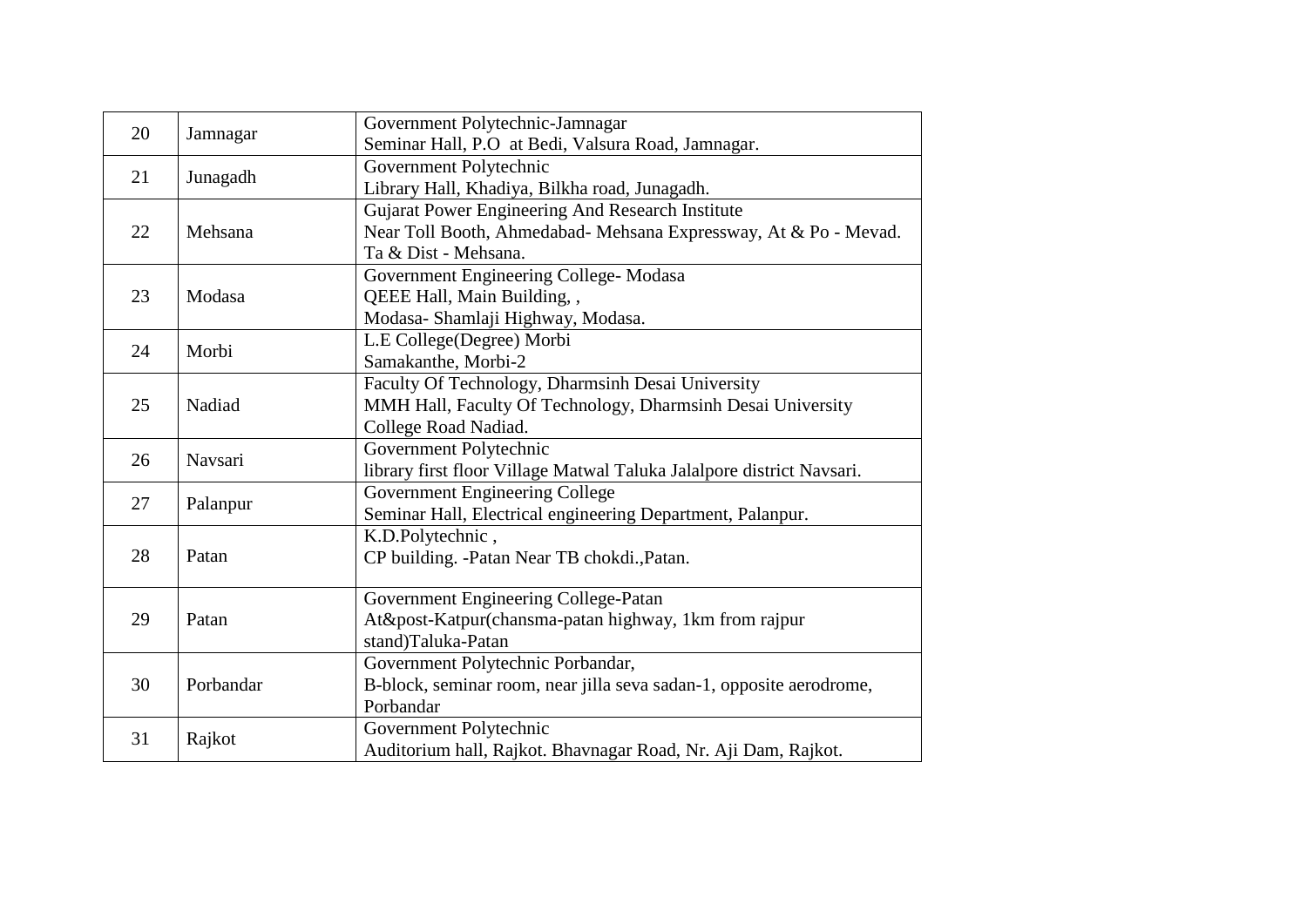|    |                     | A. V. Parekh Technical Institute                                      |
|----|---------------------|-----------------------------------------------------------------------|
| 32 | Rajkot              | Seminar Hall, Computer Department,                                    |
|    |                     | Opposite Hemu Gadhvi Hall, Tagore Road, Rajkot.                       |
| 33 | Rajkot              | Government Engineering College                                        |
|    |                     | Dr Sarojini Naidu Auditorium, , Near Kankot Village, Rajkot.          |
|    | Rajpipla            | Industrial Training Institute (ITI),                                  |
| 34 |                     | Rajpipla, Near Vadiya Jakatnaka, At & Po-Jeetnagar, Rajpipla, Dist-   |
|    |                     | Narmada.                                                              |
|    |                     | Government Polytechnic-Kheda                                          |
| 35 | Raska-Kheda         | Seminar Hall, At: Raska Village, Opp. Raska Checkpost, Nr. Raska Weir |
|    |                     | , TA: Mahemdavad, Dist: Kheda. [Landmark: Raska Jain Tirth]           |
| 36 | Surat               | Government Engineering College,                                       |
|    |                     | Conference Hall, Administrative Building, Majuragate Surat.           |
| 37 | Surat               | Dr S & S S Ghandhy College of Engineering and Technology,             |
|    |                     | Admin Building, 1st Floor, Majuragate, Surat.                         |
|    | Surat               | Government Girls Polytechnics(GGP)                                    |
| 38 |                     | Vivekananda hall, Government polytechnic for girls, near Jolly plaza, |
|    |                     | Athwa gate, Nanpura, Surat.                                           |
|    |                     | Maharja Sayajiravrav Polytechnics                                     |
| 39 | Vadodara            | Room No:85, Polytechnic Building, Near Shashtri                       |
|    |                     | Bridge, Fatehganj, Vadodara                                           |
|    | Vadodara            | Faculty of Technology and Engineering                                 |
| 40 |                     | Sir M M Visvesvaraya Auditorium, Faculty of Technology and            |
|    |                     | Engineering, Kalabhavan, Dandia Bazar, Vadodara.                      |
| 41 | Vallabh Vidyanagar. | <b>BVM Engineering College</b>                                        |
|    |                     | BVM Auditorium,, Vallabh Vidyanagar, Dist. Anand.                     |
| 42 | Valsad              | Government Polytechnic                                                |
|    |                     | Seminar Hall, Civil Engineering Department, , Kosamba Road, Valsad.   |
| 43 | Valsad              | <b>Government Engineering College</b>                                 |
|    |                     | Seminar Hall, Civil Engineering Department, Near BKM Science          |
|    |                     | Collge, Tithal Road, Valsad.                                          |